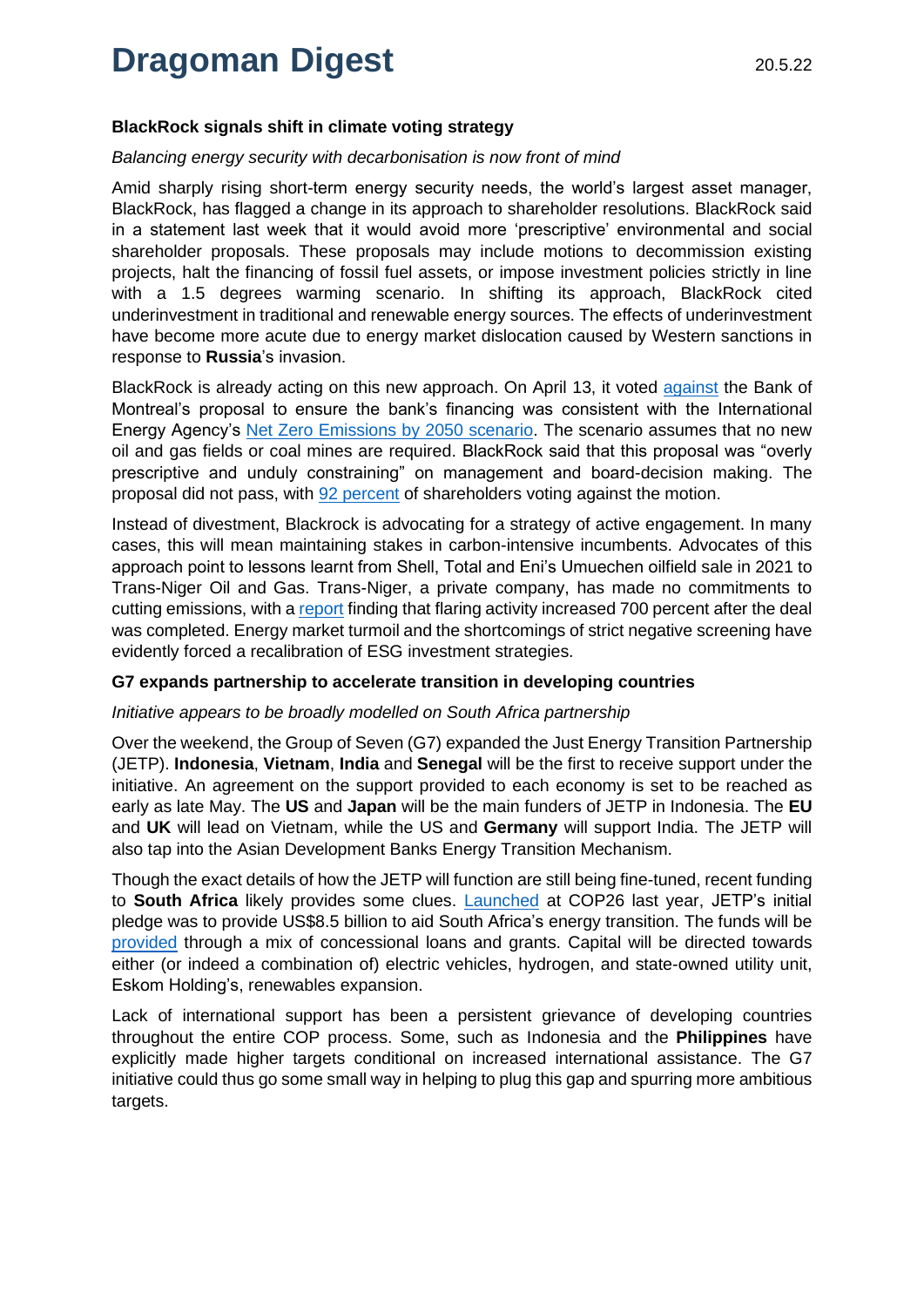## **China's lockdowns hit supply chains for critical medical goods**

#### *The geographic concentration of manufacturing in China remains a risk for many sectors*

**China**'s zero-COVID strategy continues to have ripple effects across the global economy. In April, China's industrial output fell 2.9 percent from a year earlier. Approximately 373 million people – 25 percent of China's population – have been affected by covid-related lockdowns in recent weeks. Supply chains are feeling the consequences. After Tesla's plant in Shanghai shut down for three weeks in April, it shipped just 1,512 vehicles for the total month, down from its usual 60,000.

One under-reported industry that has been affected recently is healthcare. The closure of a GE Healthcare factory in Shanghai has restricted the global supply of an iodine solution, crucial in CT scans, X-rays and MRIs. GE's sales represent one-third of the global market share for the iodine solution, with a representative from one **US** hospital saying they only have about five days worth of supply on hand. The iodine solution is not the only critical medical product with highly concentrated manufacturing in China. Approximately 40 percent of the world's Active Pharmaceutical Ingredients (APIs) are manufactured in China. **India**, often seen as an alternative supplier of pharmaceuticals, depends on China for more than 70 percent of its APIs.

With no clear end date for China's zero-COVID strategy, the shortage of the iodine solution could augur what is to come. Last week, Beijing pulled out of hosting the June 2023 AFC Asian Cup – a strong signal that lockdowns could be on the cards for the foreseeable future.

#### **India halts wheat exports, moving to prioritise domestic supply**

#### *India is not the only country to have recently enacted export controls*

On May 14, after explicitly promising not to, **India** implemented a ban on wheat exports citing domestic inflation and food security concerns. Earlier this month, India's Ministry of Consumer Affairs, Food and Public Distribution said that it did not see a case for controls on wheat exports. On May 3, **Prime Minister Modi** boasted that the farmers of India have "stepped forward to feed the world". As the world's second largest wheat producer, the country had been enjoying windfall profits by filling the supply gap left by **Ukraine**.

However, this approach became increasingly untenable as Indian food inflation rose 8.3 percent in April. This, alongside severe heatwaves, forced New Delhi to change its tune. Because of the heatwaves, India's wheat output is expected to fall to 105 million tons in 2021- 2022, down from a previous 111 million forecast. While exports will still be permitted to countries based on request and food security needs, all other shipments will be banned.

India's volte-face builds upon a myriad of protectionist measures implemented in response to rising commodity prices. In April, **Serbia** and **Kazakhstan** imposed quotas on grain shipments. **Indonesia**, which previously temporarily banned coal exports, recently banned the export of crude palm oil. Whilst such measures are understandable, they have the potential to set a damaging precedent. Indonesia, for example, is particularly reliant on wheat imports, whilst India imports most of its oil and gas.